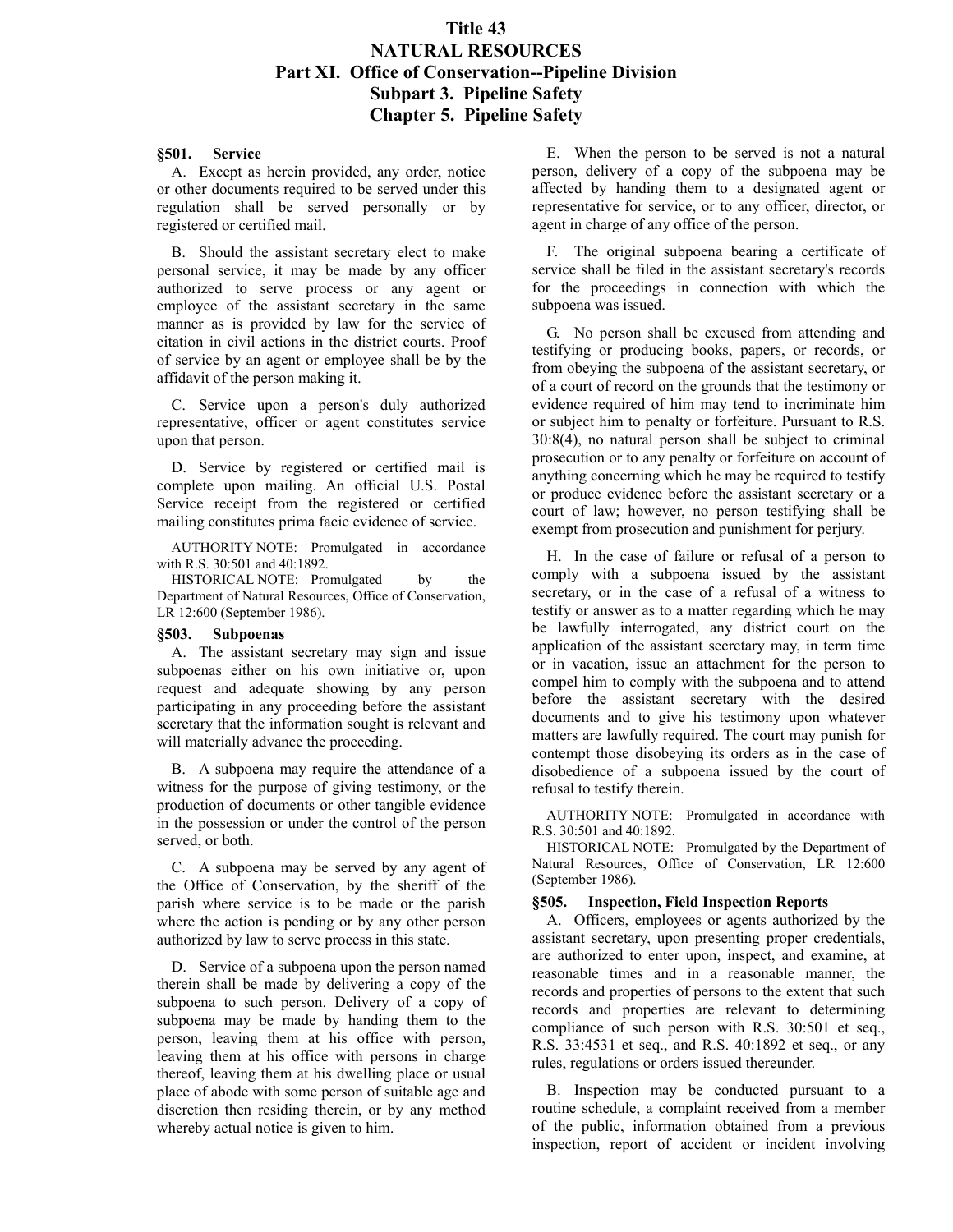facilities, or whenever deemed appropriate by the assistant secretary.

C. If, after inspection, the assistant secretary believes that further information is needed or required to determine compliance or appropriate action, the assistant secretary may request specific information of the person or operator to be answered within 10 days of receipt of said request.

D. The assistant secretary may, to the extent necessary to carry out his responsibilities, require reasonable testing of any portion of a facility in connection with a violation or suspected violation.

E. When information obtained from an inspection indicates that a violation has probably occurred, the inspector shall complete a field inspection report as to the nature of the violation citing the specific provisions which have been violated. Said field inspection report shall be filed with the assistant secretary for review and further action, if appropriate.

F. The assistant secretary or his agent, after review of the field inspection report, and depending upon the severity of the violation and the exigency of the situation, may issue to the operator a letter of noncompliance or initiate one or more enforcement proceedings prescribed by §§509-517 hereof.

AUTHORITY NOTE: Promulgated in accordance with R.S. 30:501 and 40:1892.

HISTORICAL NOTE: Promulgated by the Department of Natural Resources, Office of Conservation, LR 12:600 (September 1986).

# **§507. Letter of Noncompliance, Relief Therefrom**

A. Upon determination that a probable violation of R.S. 30:501 et seq., R.S. 33:4521 et seq., or R.S. 40:1892 et seq., or any rule, regulation or order issued thereunder has occurred, the assistant secretary may institute enforcement procedures by serving upon the intrastate natural gas pipeline operator a letter of noncompliance notifying said operator of said probable violation and directing said operator to correct said violation within a designated period of time to be determined by the assistant secretary or be subject to enforcement action prescribed by §§509-517 hereof. A copy of the field inspection report or other evidence of violation shall be attached to the letter of noncompliance. The letter of noncompliance may inform the operator of the time at which reinspection of the facility will be conducted to confirm compliance and shall inform the operator of the time delays and procedure available to said operator for securing relief from said letter of noncompliance.

B. Except in cases of emergency action instituted pursuant to §513 hereof, within seven days of receipt of a letter of noncompliance, the operator who believes himself to be in compliance with the applicable statute and the rules, regulations or orders issued thereunder or who believes the time limits imposed upon him for compliance to be burdensome, may request a conference before the assistant secretary or his designated agent. The operator's request for said conference may be verbal or presented in writing.

C. The conference before the assistant secretary or his agent shall be informal without strict adherence to rules of evidence. The operator may submit any relevant information and materials which shall become part of the record and may examine the assistant secretary's files relative to the probable violation. If circumstances are deemed appropriate by the assistant secretary and upon request of the operator, this conference may be held by telephone conference.

D. Upon conclusion of the conference for relief, the assistant secretary may issue to the operator a modified letter of noncompliance extending the time for compliance or containing such other terms and conditions as may be appropriate considering the nature of the probable violation, the circumstances and exigency of the situation.

AUTHORITY NOTE: Promulgated in accordance with R.S. 30:501 and 40:1892.

HISTORICAL NOTE: Promulgated by the Department of Natural Resources, Office of Conservation, LR 12:601 (September 1986).

# **§509. Reinspection, Show Cause Conference**

A. Upon expiration of the delay allowed in the letter of noncompliance or modified letter of noncompliance for correcting said probable violation, the operators facilities shall be reinspected and if the operator is found to be in compliance, the enforcement file for said violation will be closed.

B. If upon reinspection the operator is found to be in violation of the statute, rule or regulation for which a letter of noncompliance has been issued, the assistant secretary may:

1. reissue citation to the operator in the form of a letter of noncompliance containing such modifications or extensions of time as the case may warrant;

2. require that the operator attend a show cause conference with the assistant secretary or his agent to review the complaint and the operators effect in resolving or correcting the violation and at the conclusion of said conference the assistant secretary may reissue a modified letter of noncompliance containing such modifications or extensions of time as the case may warrant; or

3. immediately after reinspection or after the show cause conference, initiate one or more enforcement proceedings prescribed by §§511-517.

C. The show cause conference shall be conducted informally without strict adherence to the rules of evidence. The operator may submit any relevant information, call witnesses on his behalf, and examine the evidence and witnesses against him. No detailed record of said conference shall be prepared but said record shall contain the materials in the enforcement case file pertinent to the issues, relevant submissions of the operator and the written recommendations of the assistant secretary or his agent.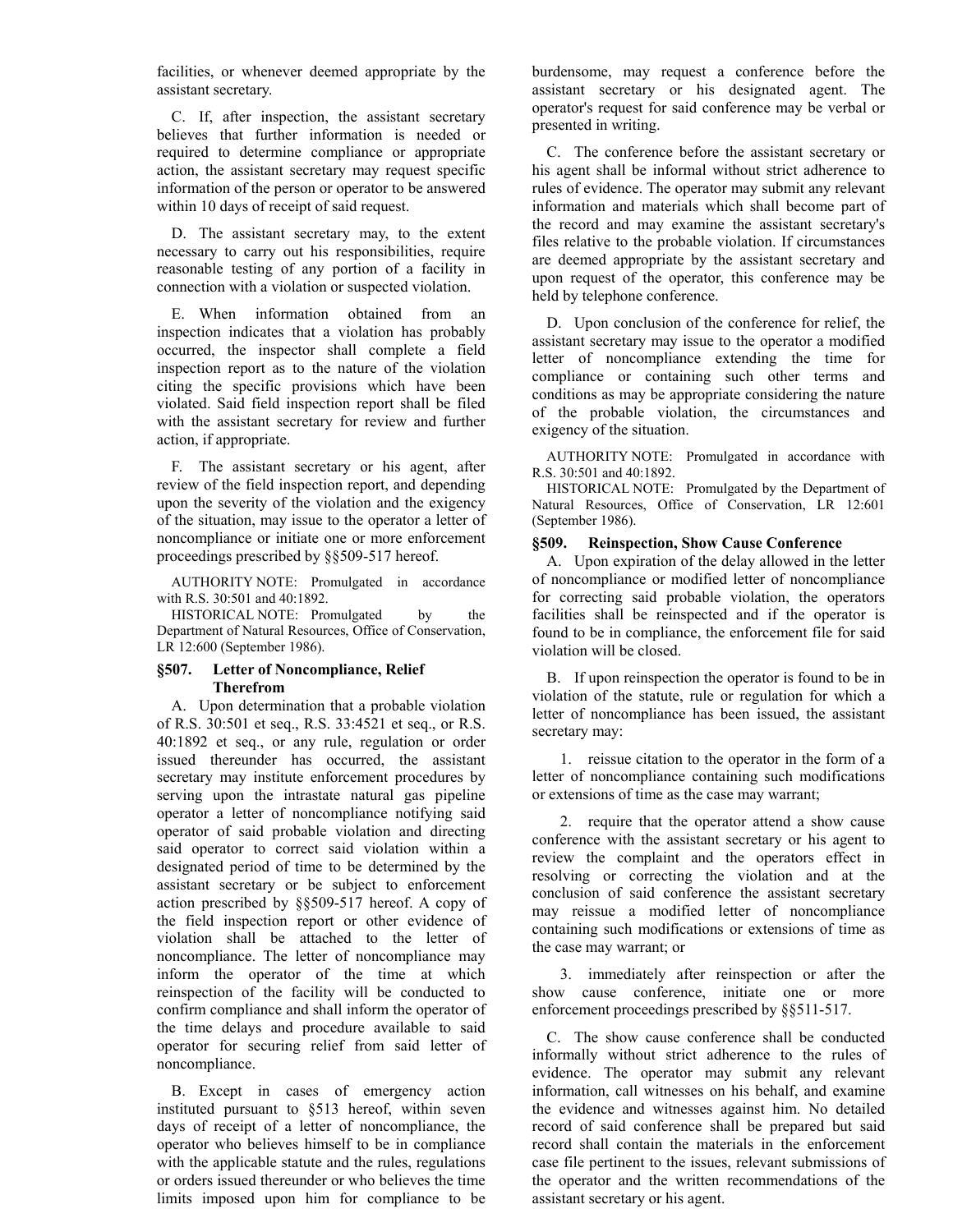AUTHORITY NOTE: Promulgated in accordance with R.S. 30:501 and 40:1892.

HISTORICAL NOTE: Promulgated by the Department of Natural Resources, Office of Conservation, LR 12:601 (September 1986).

# **§511. Show Cause Hearing, Notice, Rules of Procedure, Record, Order of Compliance**

A. At any time that the assistant secretary determines that such action is appropriate, he may direct that an operator attend a formal show cause hearing and to show cause at said hearing why he should not be compelled to comply with applicable statutes and the rules and regulations promulgated thereunder.

B. The operator shall be given at least 10 days notice of said show cause hearing in the manner herein provided and shall be required to attend. The assistant secretary may issue such subpoenas as may be necessary for the attendance of witnesses and the production of documents.

C. The show cause hearing shall be conducted in accordance with the procedures for adjudication prescribed by the Administrative Procedure Act (R.S. 49:950 et seq.).

D. The record of the case shall include those items required by R.S. 49:955.E together with the enforcement file for the violation in question which enforcement file may include inspection reports and other evidence of violation, letters of noncompliance, modified letters of noncompliance, materials submitted by the operator pursuant to §§507-509, all correspondence and orders directed to the operator by the assistant secretary, all correspondence received by the assistant secretary from the operator, and evaluations and recommendations of the assistant secretary or his staff.

E. After conclusion of the show cause hearing the assistant secretary shall issue an order of compliance directed to the operator setting forth findings and determinations on all material issues, including a determination as to whether each alleged violation has been proven, and a statement of the actions required to be taken by the operator and the time by which such actions must be accomplished. The compliance order shall become final as specified by the Administrative Procedure Act.

F. The assistant secretary may tax the operator with all costs of said hearing including but not limited to transcription and service costs and hearing fees in the amount prescribed by R.S. 30:21.

G. The operator and the assistant secretary may consent to waiver of the show cause hearing and enter into a consent order which will become final and nonappealable upon its issuance.

H. If the operator fails to comply with the final order of compliance, the assistant secretary may take whatever civil or criminal action is necessary to enforce said order.

AUTHORITY NOTE: Promulgated in accordance with R.S. 30:501 and 40:1892.

HISTORICAL NOTE: Promulgated by the Department of Natural Resources, Office of Conservation, LR 12:601 (September 1986).

## **§513. Emergency**

A. Should the assistant secretary, the director of pipelines or the chief of pipeline safety find an existing emergency due to noncompliance with law or the rules, regulations or orders issued pursuant thereto or due to gas leakage or lack of malodorization which in his judgment requires the issuance of an emergency order or an order for the immediate termination of the offending service without first complying with the procedures set forth herein and without having a hearing, he may issue the emergency order or terminate said offending service and invoke a show cause hearing pursuant to §511 requiring the operator to show cause why the circumstances giving rise to the emergency should not be corrected. The emergency order or order for termination of the offending service shall remain in force no longer than 15 days from its effective date. In any event, the emergency order shall expire when the order made after notice and hearing with respect to the same subject matter becomes effective. An emergency is defined as the lack of malodorant in gas required to be malodorized or any situation where there is a substantial likelihood that loss of life, personal injury, health or property will result before the procedures under this regulation for notice and hearing can be fully complied with.

AUTHORITY NOTE: Promulgated in accordance with R.S. 30:501 and 40:1892.

HISTORICAL NOTE: Promulgated by the Department of Natural Resources, Office of Conservation, LR 12:601 (September 1986).

### **§515. Civil Enforcement Injunction**

A. Whenever it appears to the assistant secretary that any person or operator has engaged, is engaged, or is about to engage in any act or practice constituting a violation of R.S. 30:501 et seq., R.S. 33:4521 et seq., or R.S. 40:1892 et seq., or any rule, regulation or order issued thereunder, he may bring an action in the court having jurisdiction, to enjoin such acts or practice and to enforce compliance with the applicable statute and the rules, regulations and orders issued pursuant thereto, and upon proper showing a temporary restraining order or a preliminary or permanent injunction shall be granted without bond. The relief sought may include a mandatory injunction commanding any person to comply with the applicable law or any rule, regulation or order issued thereunder, and to make restitution of money received in violation of any such rule, regulation or order.

AUTHORITY NOTE: Promulgated in accordance with R.S. 30:501 and 40:1892.

HISTORICAL NOTE: Promulgated by the Department of Natural Resources, Office of Conservation, LR 12:602 (September 1986).

### **§517. Criminal Enforcement, Penalties**

A. The assistant secretary may transmit such evidence as may be available concerning acts or practice in violation of R.S. 30:501 et seq., R.S. 33:4521 et seq.,